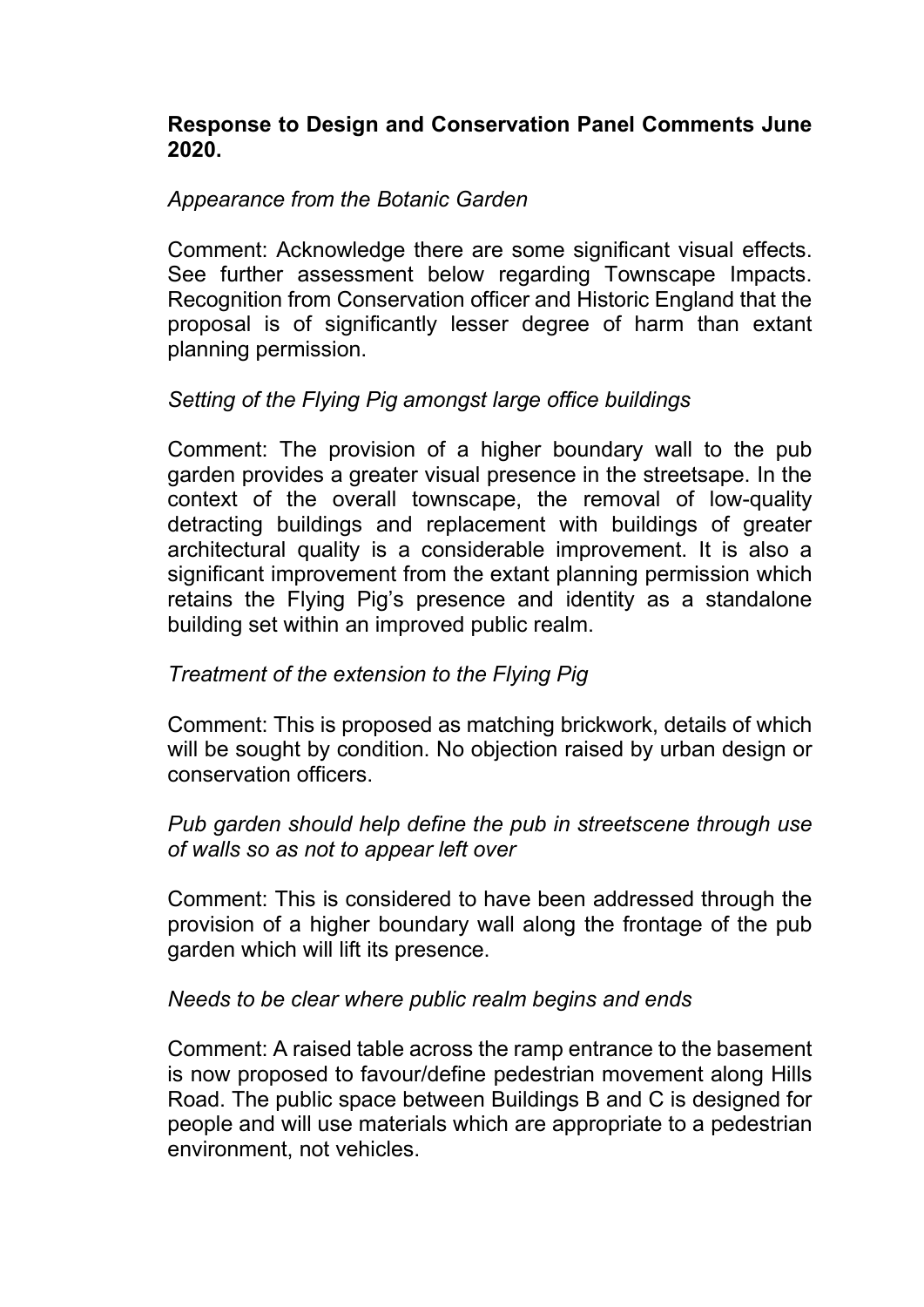### Traffic impact needs to be proven

 Comment: County Highways officers are satisfied with the findings of the Transport Assessment which will reduce peak time vehicle movements and that there are no significant environmental effects in transport terms.

## Concern regarding conflict with pedestrian, cyclists and vehicles outside Building C

 Comment: Toucan crossing outside Building C provided as part of highway mitigation package. County Highways officers have raised no objections in relation to this matter.

# Concern whether taxi drop off points are well planned in the context of space for pedestrians

 Comment: The County highways officers acknowledge the benefit of vehicle set down areas near both building entrances. The buildings benefit from appropriate setbacks to the street to allow pedestrian movement in and out of the buildings together with significant internal lobby space which will allow people to congregate.

## Concern regarding impact of crossing on Hills Road junction

 Comment: County Highways officers are satisfied there is no material impact on the junction as a result of the proposed Toucan crossing.

## Office with views onto Botanic Garden is a significant opportunity but proposals fails to reflect this

 Comment: The ground floor of both buildings is designed as a space where the public are welcome and will have active frontages through uses such as food and beverage. The ground floors are light and transparent using full length glazing to maximise views of the gardens. The exterior spaces around the building at ground level (public and private) also provide opportunities for views of the Botanic Gardens. All elevations benefit from glazing. Upper floors also provide outdoor space with views across the gardens. The proposal improves upon the extant planning permission which created a continuous built form along the back edge of pavement.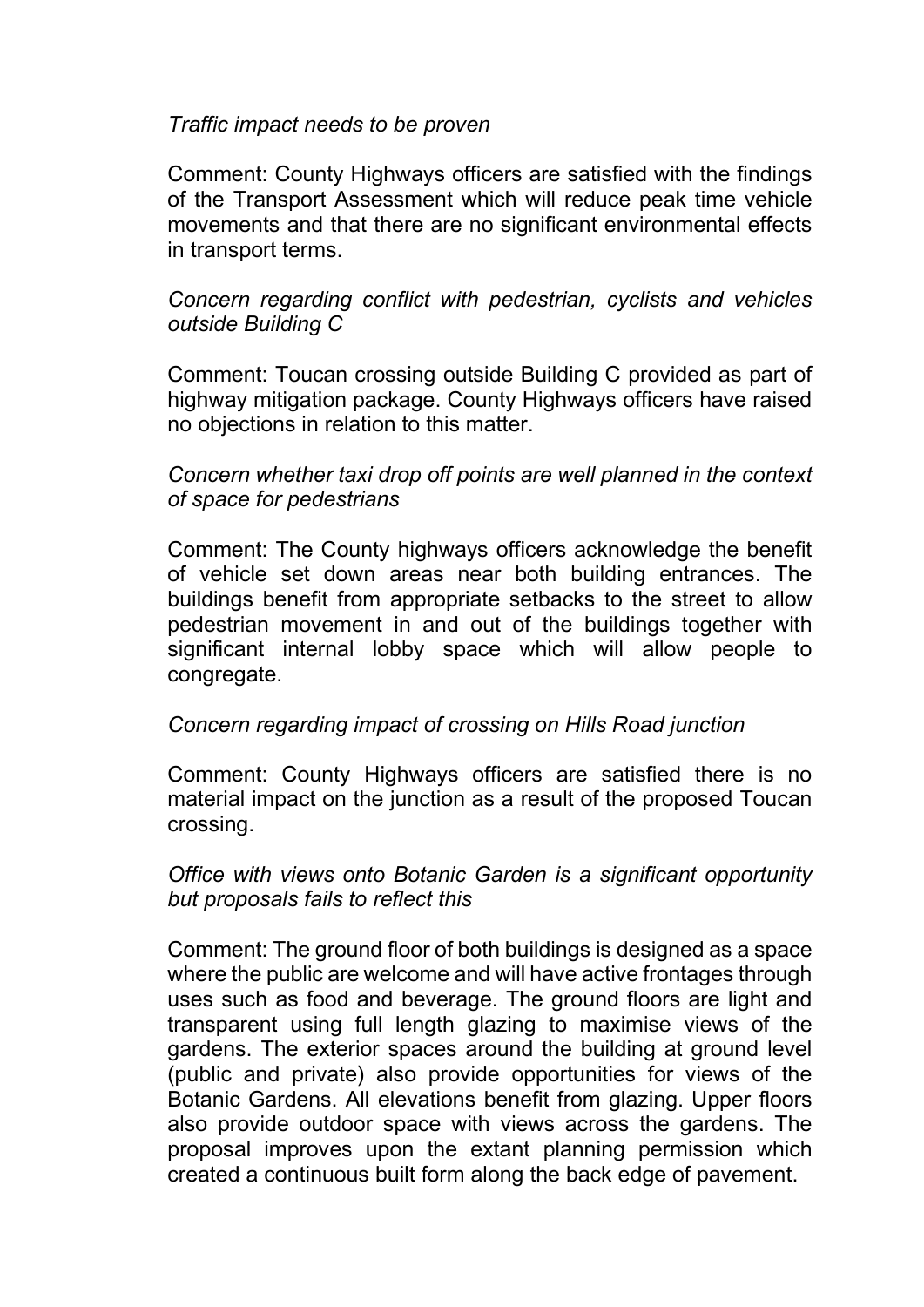### Large trees will not flourish in planters

 Comment: This has been addressed through amendments to provide larger planters and is now considered acceptable by officers.

Drought tolerant trees may be an option but contribute little to the streetscene

 Comment: Details of soft landscaping scheme will be sought by condition to ensure appropriate planting is achieved.

Landscaping is on podiums and in planters and therefore reliant on watering undermining sustainability credentials

 Comment: The development includes SuDS which incorporate a blue roof and storage tanks to allow for rainwater harvesting. This can be used to irrigate landscaped areas thus conserving the use of water.

## Frontage likely to remain heavily shaded in summer and degree of sunlight penetration to public realm between Buildings B and C

 Comment: Shadow studies have been provided to demonstrate the effects of shadowing. The orientation of the site is such that shadowing of the site frontage is inevitable in the afternoons, although this may provide some welcome shade in the summer.

### Roof terraces likely to be very hot and windy (should consider shading elements)

 Comment: This detail could be secured through a landscaping condition however, is likely to be explored further during the detailed design process. In terms of wind, appropriate mitigation has been identified in the ES and there are no significant environmental effects.

### Accept the curved form but still feel sprawling and could be more clearly ordered

Comment: Refer to Urban Design Officer comments